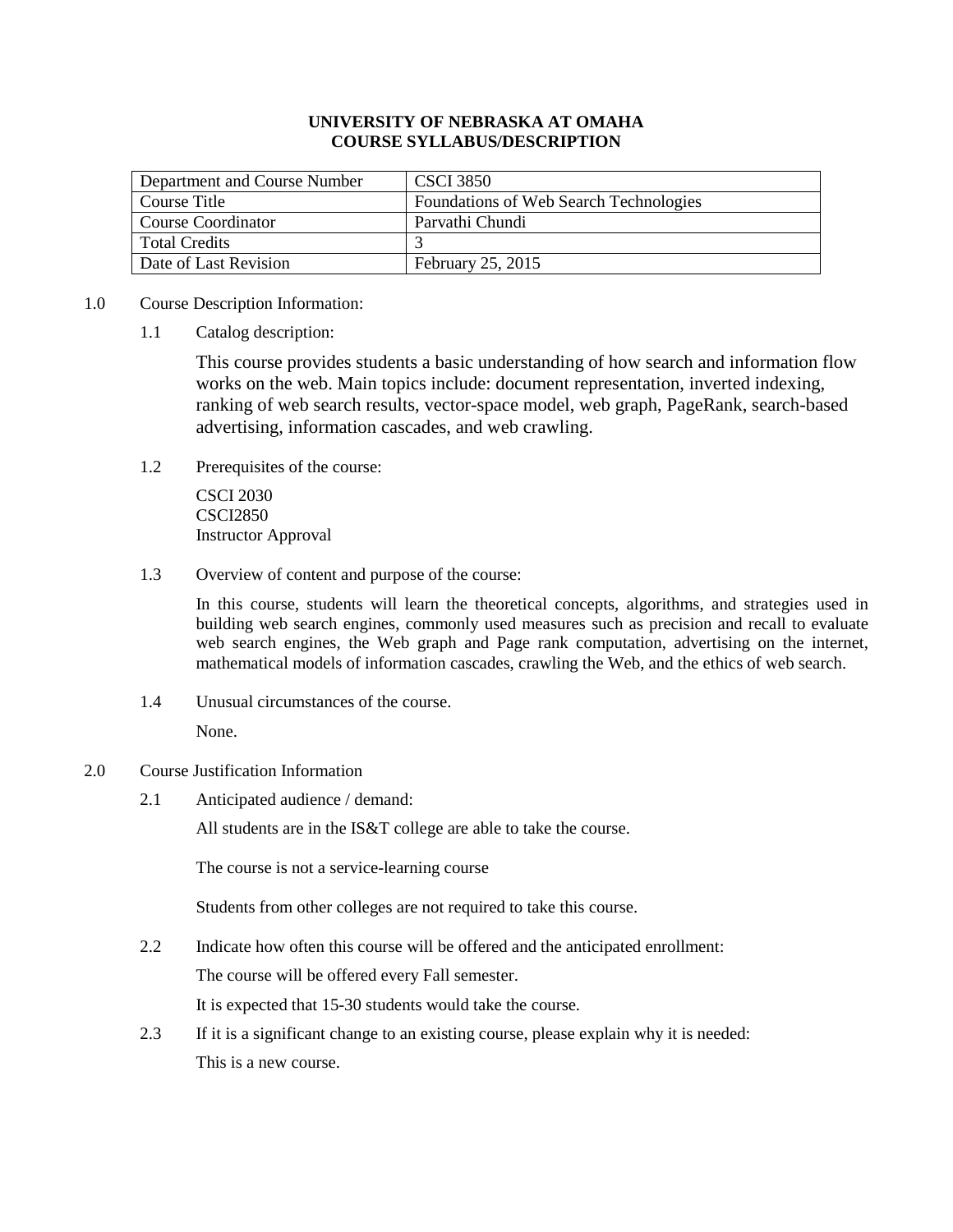| 3.0 | List of performance objectives stated in learning outcomes in a student's perspective: |  |  |  |  |
|-----|----------------------------------------------------------------------------------------|--|--|--|--|
|     |                                                                                        |  |  |  |  |

- 3.1 Understand the need for web search and ranking systems
- 3.2 Understand the content representation for web search
- 3.3 Understand efficient ways to index the web content
- 3.4 Understand the vector space model<br>3.5 Learn how to evaluate web search s
- Learn how to evaluate web search systems
- 3.6 Understand how Web is represented as a graph
- 3.7 Understand the concept of PageRank and its computation
- 3.8 Learn the information cascade models on the Web
- 3.9 Learn how search and web advertising are correlated<br>3.10 Understand the concepts behind web crawling
- Understand the concepts behind web crawling
- 3.11 Ethical implications of web search and crawling

#### **4.0 Content and Organization**

| 4.1 | Introduction  |                                              | $(1.5 \text{ hours})$ |
|-----|---------------|----------------------------------------------|-----------------------|
|     |               | 4.1.1 Web Search Architecture                |                       |
|     |               | 4.1.2 Structure of the Web Graph             |                       |
|     |               | 4.1.3 Retrieval Vs Ad Hoc Filtering          |                       |
|     | 4.1.4 Ranking |                                              |                       |
| 4.2 |               | <b>Classic Information Retrieval</b>         | $(1.5 \text{ hours})$ |
|     |               | 4.2.1 Information Vs Data Retrieval          |                       |
|     |               | 4.2.2 Logical View of Documents              |                       |
|     |               | 4.2.3 Boolean Model                          |                       |
| 4.3 |               | Pre-processing and Indexing                  | (6 hours)             |
|     |               | 4.3.1 Tokenization, Normalization, Stemming  |                       |
|     |               | 4.3.2 Posting Lists and Skip Lists           |                       |
|     |               | 4.3.3 Bi-Word and Positional Indexes         |                       |
|     |               | 4.3.4 Inverted Index Construction            |                       |
| 4.4 |               | Vector Space Model                           | (6 hours)             |
|     |               | 4.4.1 Term Weighting                         |                       |
|     |               | 4.4.2 Processing of Web Searches and Ranking |                       |
|     |               | 4.4.3 Incorporating the Index                |                       |
| 4.5 |               | <b>Evaluating Web Search</b>                 | (3 hours)             |
|     |               | 4.5.1 Assessing Relevance                    |                       |
|     |               | 4.5.2 Precision and Recall                   |                       |
|     |               | 4.5.3 User Utility                           |                       |
| 4.6 |               | The Structure of the Web                     | (3 hours)             |
|     |               | 4.6.1 The Web As a Directed Graph            |                       |
|     |               | 4.6.2 Information Networks and Hypertext     |                       |
|     |               | 4.6.3 Bow-Tie Structure                      |                       |
| 4.7 |               | Link Analysis and Web Search                 | $(7.5 \text{ hours})$ |
|     |               | 4.7.1 Hubs and Authorities                   |                       |
|     |               | 4.7.2 PageRank                               |                       |
|     |               | 4.7.3 Link Analysis in Web Search            |                       |
| 4.8 |               | <b>Sponsored Search Markets</b>              | $(7.5 \text{ hours})$ |
|     | 4.8.1         | Advertising Tied to Search Behavior          |                       |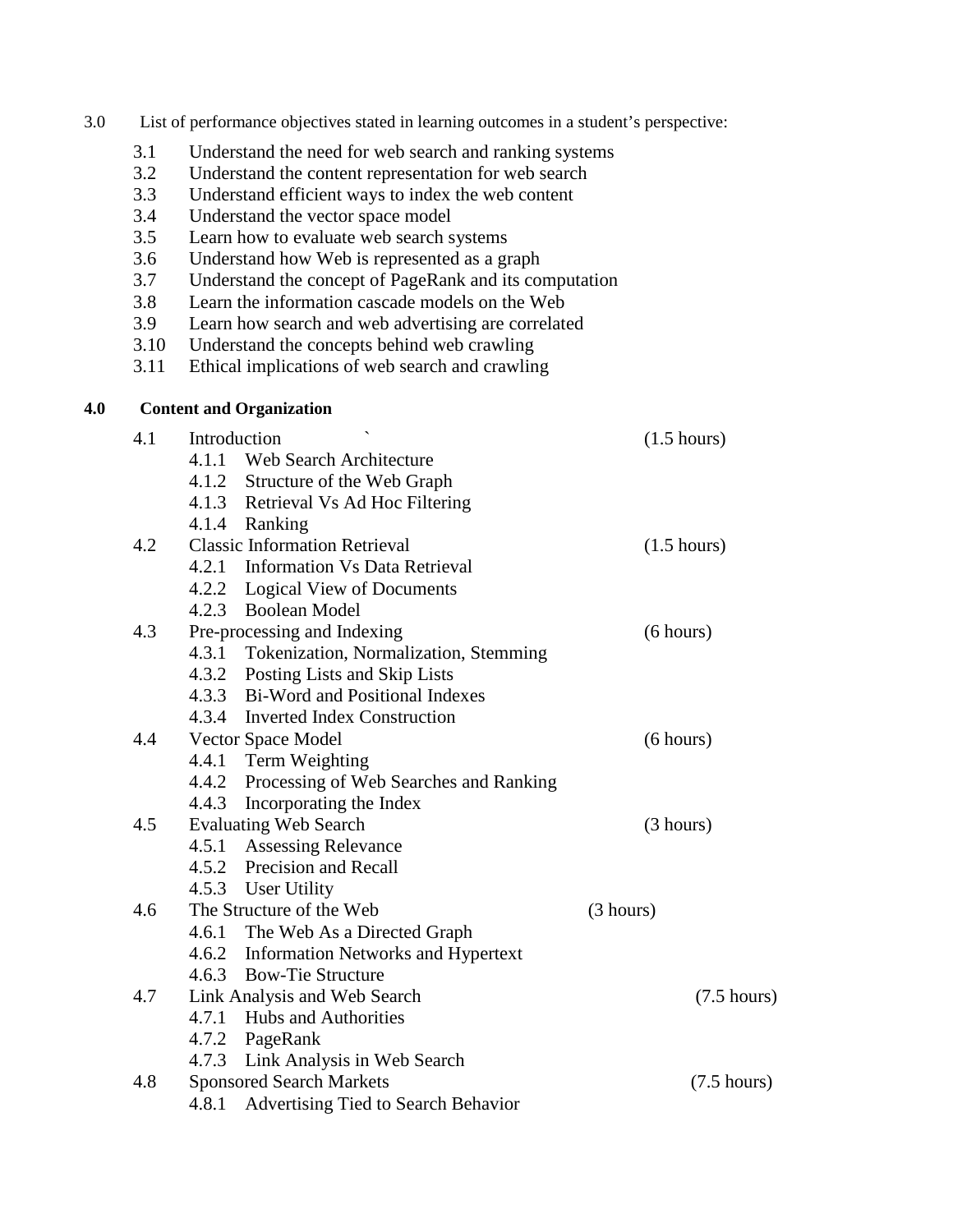- 4.8.2 Advertising as Matching Market
- 4.8.3 The VCG Principle and Analysis
- 4.9 Information Cascades (6 hours)

- 4.9.1 Following Crowds
- 4.9.2 A Simple Herding Experiment
- 4.9.3 Decision Making Under Uncertainty
- 4.9.4 A Simple, General Cascade Model
- 4.9.5 Sequential Decision Making and Cascades
- 4.10 Web Crawling (3 hours)

- 4.10.1 Basic Crawlers
- 4.10.2 Implementation Issues
- 4.10.3 Universal Crawlers
- 4.10.4 Topical Crawlers
- 4.11 Search Engines and Ethics (3 hours)
	- 3.11.1 Search Engine Bias and Problem of Opacity
	- 3.11.2 Privacy, Consent, and Non-voluntary Disclosure
	- 3.11.3 Monitoring and Surveillance

# **5.0 Teaching Methodology**

- 5.1 Methods to be used.
	- The basic teaching method will be the instructor's lectures.
- 5.2 Student role in the course.

The students will attend lectures, complete assignments, and pass all exams. Students will also participate in discussions and problem solving sessions held during class.

5.3 Contact hours. Three (3) hours a week.

# **6.0 Evaluation**

Students will be evaluated on their performance in exams, home works, and classroom participation. The material for home works, exams, and class room discussions will be designed by the instructor using the examples and end-of-chapter exercises from the recommended text books and other reading materials. Basis of evaluation includes understanding of basic concepts in the fundamentals underlying the internet search technologies and information networks including the inverted indices, skip lists, vector space model, precision and recall, web graph, PageRank, information cascades, and web crawling. Final grade will be derived as –

| Exams $(2 \text{ midterms})$ :     | 20%  |
|------------------------------------|------|
| Home works                         | .50% |
| Classroom participation/discussion | 10%  |
| Final exam:                        | 20 % |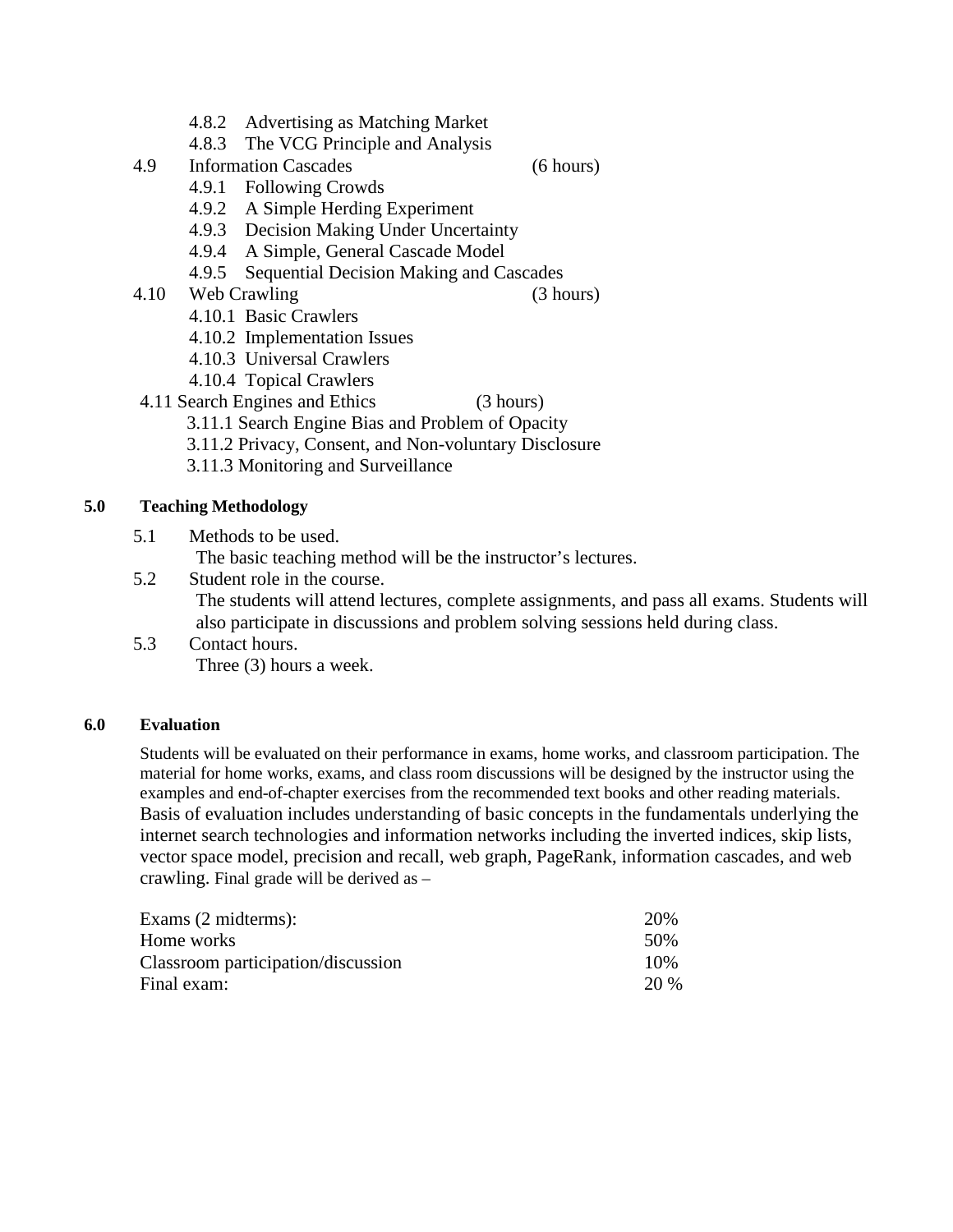Grading scale and criteria.

| <b>Percent</b> | Grade | <b>Percent</b> | Grade                       |
|----------------|-------|----------------|-----------------------------|
| $97 - 100$     | $A+$  | $77 - 79$      | C+                          |
| $94 - 96$      | A     | $70 - 76$      | $\mathcal{C}_{\mathcal{C}}$ |
| $90 - 93$      | $A-$  | $70 - 73$      | $C-$                        |
| $87 - 89$      | $B+$  | $67 - 69$      | D+                          |
| $84 - 86$      | В     | $64 - 66$      | D                           |
| $80 - 83$      | $B-$  | $60 - 63$      | D-                          |
|                |       | -59            | F                           |

# **7.0 Resource Material**

The material from the following three text books will be distributed to the students via Blackboard.

- 7.1 Required Text Books
	- 7.1.1 Christopher D. Manning, Prabhakar Raghavan, and Hinrich Schütze, *Introduction to Information Retrieval*, Cambridge University Press. 2008.
	- 7.1.2 David Easley and Jon Klienberg, *Networks, Crowds, and Markets Reasoning about a Highly Connected World*, Cambridge University Press, 2010.
	- 7.1.3 Christopher D. Manning and Hinrich Schütze*, Foundations of Statistical Natural Language Processing*, The MIT Press 1999.
- 7.2 Other suggested reading materials, if any.
	- 7.2.1 T. Blanke,Ethical Subjectification and Search Engines: Ethics Reconsidered, *International Review of Information Ethics*, 3: 33–38, 2005.
	- 7.2.2 B. Friedman and H. Nissenbaum, Bias in Computer Systems, *ACM Transactions on Computer Systems*, 14(3): 330–347, 1996
	- 7.2.3 E. Goldman, Search Engine Bias and the Demise of Search Engine Utopianism. In *Web Search: Multidisciplinary Perspectives*. Eds. A. Spink and M. Zimmer, Berlin: Springer-Verlag, pp. 121–134, 2008.
	- 7.2.4 K. E. Himma, Privacy vs. Security: Why Privacy is Not an Absolute Value or Right, *University of San Diego Law Review* (Fourth Annual Editors' Symposium), 45: 857–921, 2007.
- 7.3 Current bibliography and other resources.
	- 7.3.1 W. Bruce Croft, Donald Metzler, and Trevor Strohman, Search Engines: Information Retrieval in Practice, Addison-Wesley 2011.
	- 7.3.2 Naser El-Bathy and Ghassan Azar, Intelligent Information Retrieval and Web Mining, Lambert Academic Publishing, 2010.
	- 7.3.3 Bing Liu, Web Data Mining: Exploring Hyperlinks, Contents, and Usage Data, Springer 2011.
	- 7.3.4 Ricardo Baeza-Yates and Berthier Ribeiro-Neto, Modern Information Retrieval, Addison-Wesley 2011.
	- 7.3.5 Robert R. Korfhage, Information Storage and Retrieval, Wiley 1999.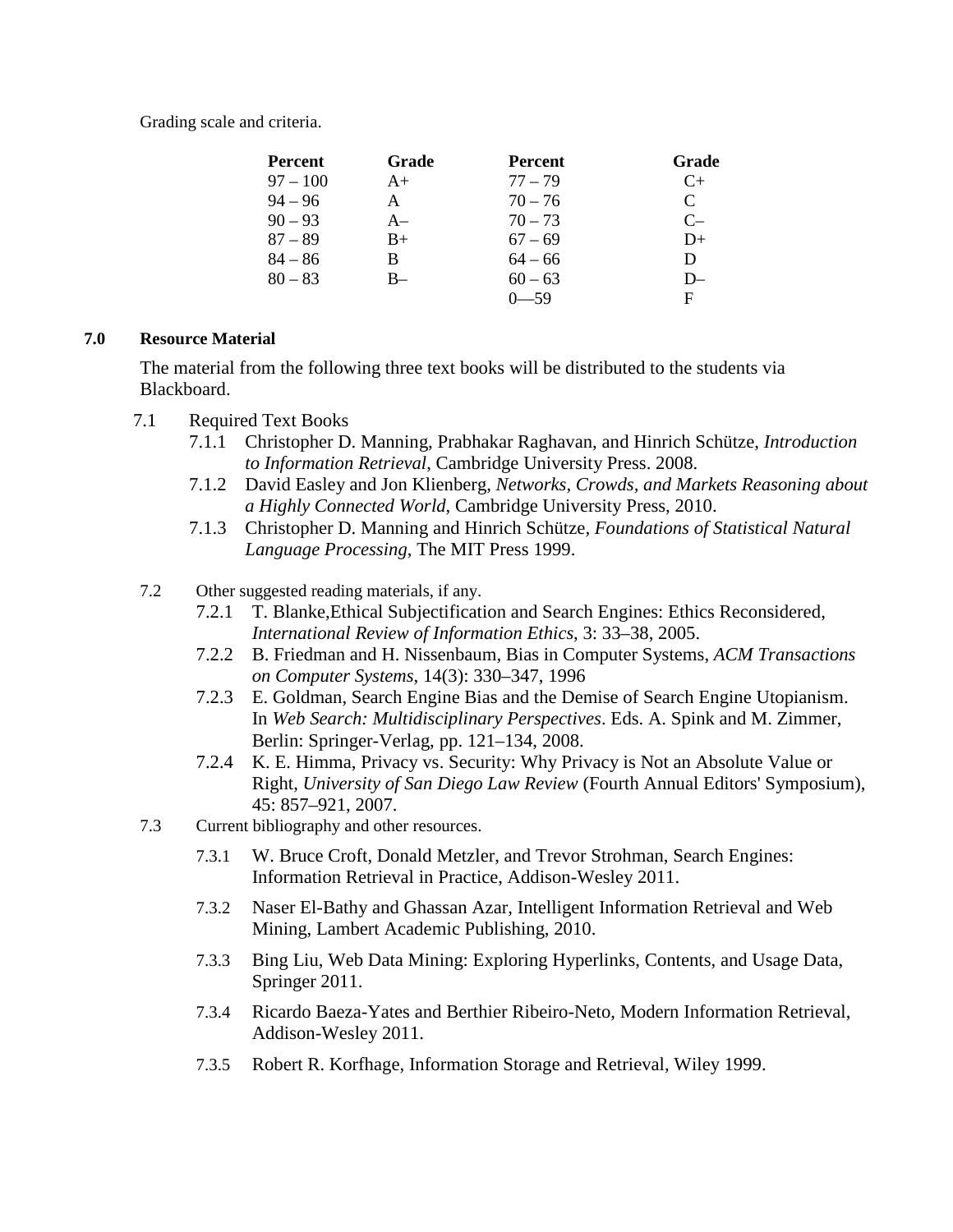- 7.3.6 Jiawei Han and Micheline Kamber, Data Mining Concepts and Techniques, Morgan Kauffman, 2011.
- 7.3.7 Thomas H. Cormen, Charles E. Leiserson, Ronald L. Rivest, and Clifford Stein, Introduction to Algorithms, The MIT Press, 2011.
- 7.3.8 David A. Grossman and Ophir Frieder, Information Retrieval, Springer, 2004.
- 7.3.9 Robert A. Hanneman and Mark Riddle, Introduction to Social Network Methods, 2005.
- 7.3.10 Stanley Wasserman and Katherine Faust, Social Network Analysis: Methods and Applications (Structural Analysis in Social Sciences), Cambridge University Press, 1994.
- 7.4 Other sources of information. Apache Lucene Project

## **8.0 Other Information:**

8.1 Accommodations statement:

Reasonable accommodations are provided for students who are registered with Disability Services and make their requests sufficiently in advance. For more information, contact Disability Services (MBSC 111, Phone: 554-2872, TTY: 554-3799) or go to the website: [www.unomaha.edu/disability.](http://www.unomaha.edu/disability)

- 8.2 Other:
- 8.3 Author(s): Parvathi Chundi

9.0 (Fill out for CSCI and CIST courses) Estimate Computer Science Accreditation Board (CSAB) Category Content (class time in hours):

| <b>CSAB</b> Category                   | Core | Advanced |
|----------------------------------------|------|----------|
| Data structures                        |      | 30       |
| Computer organization and architecture |      |          |
| Algorithms and software design         |      |          |
| Concepts of programming languages      |      |          |

# **9.0 Oral and Written Communications:**

Every student is required to submit at least  $\underline{\hspace{1cm}}0$  written reports (not including exams, tests, quizzes, or commented programs) to typically  $\underline{\hspace{1cm}} 0$  pages and to make  $\underline{\hspace{1cm}} 0$  oral presentations of typically \_0\_\_ minutes duration. Include only material that is graded for grammar, spelling, style, and so forth, as well as for technical content, completeness, and accuracy.

# 10.0 **Social and Ethical Issues:**

Please list the topics that address the social and ethical implications of computing covered in all course sections. Estimate the class time spent on each topic. In what ways are the students in this course graded on their understanding of these topics (e.g. test questions, essays, oral presentations, and so forth?).

a) Search Engine Bias and Problem of Opacity 1 contact hour

b) Privacy, Consent, and Non-voluntary Disclosure 1 contact hour